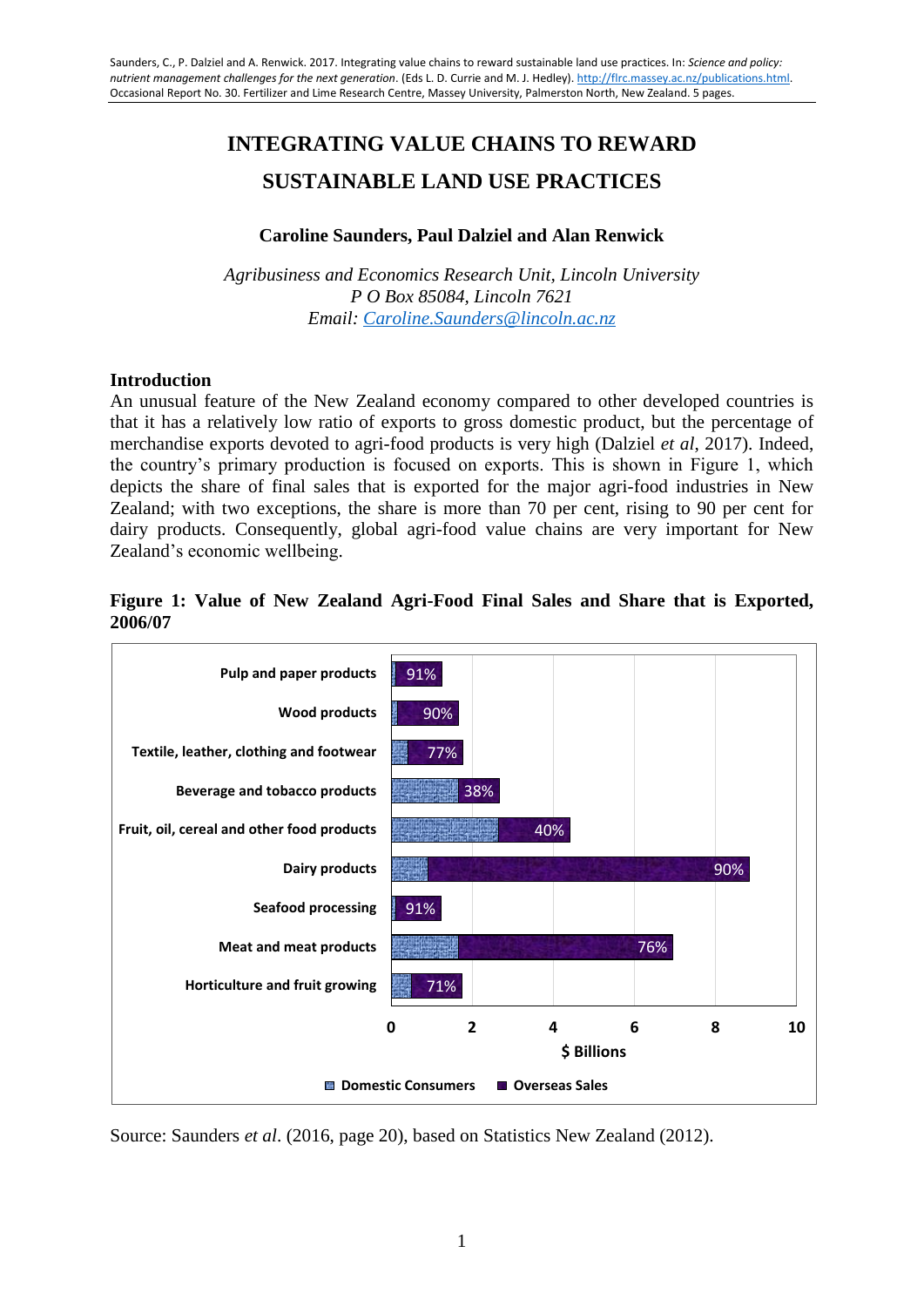Science-led innovation has contributed to strong growth in the sector's productivity (Hall and Scobie, 2006), but it is recognised that "the continued development and intensification of agriculture [is] pushing up against environmental constraints" (Rolleston, 2015). This has led the government to fund a large-scale National Science Challenge named *Our Land and Water*, which aims "to enhance primary sector production and productivity while maintaining and improving our land and water quality for future generations" (Joyce, 2013; see also [www.ourlandandwater.nz/\)](http://www.ourlandandwater.nz/). The science in this Challenge is organised around four themes:

- Theme 1: Greater value in global markets
- Theme 2: Innovative and resilient land and water use
- Theme 3: Collaborative capacity
- The Nexus: Strategy, leadership, coordination and integration

This paper introduces Theme 1. The research in the theme is based on the observation that the farming sector generally performs very strongly in terms of delivering attributes such as animal welfare, environmental stewardship, social responsibility and cultural authenticity (although with the possibility of improvements being researched in Theme 2 and Theme 3), but these qualities are not always communicated well to overseas consumers. Consequently, it is hypothesised that New Zealand producers are not realising all of the value available for our exports in the market, in some cases because any additional value is captured by others in the value chain. Hence Theme 1 is commissioning scientific research to test this hypothesis and address opportunities for creating and capturing greater value from our land and water.

# **Two Completed Projects**

Theme 1 has already completed two research projects. The first project produced a report on the international and national drivers of land use choices (Saunders *et al*, 2017a). This project aimed to develop a comprehensive database on "drivers" (from overseas and from domestic sources) that have an impact on the way we use land and water in New Zealand. The research also ranked these drivers by importance. This report is being used to help prioritise areas where further research are likely to deliver the most impact.

The second project produced a white paper on how value chains can better share value (economic, environmental, social and cultural) from consumer to producer and incentivise land use practices that relieve tensions between national and international drivers (Saunders *et al*, 2017b). This involved a review of the high impact scientific literature, and an application in the context of New Zealand export value chains to explore the ability of value chains to share value. Because the focus was on value chains from consumer to producer, the review concentrated on market oriented value chains. Because the focus was on shared value, the emphasis was on collaborative value chains. The research provided insights into the characteristics of "good" market oriented value chains for delivering value that incentivises sustainable land use practices and how these characteristics might be relevant for collaborative value chains for New Zealand"s key export products from its land and freshwater resources.

The central hypothesis tested in the white paper was the following: The more collaborative a value chain is, the greater is the value that New Zealand producers, processors and manufacturers in the land and water sector can capture from profiling the desirable "credence attributes" of its production systems ("the New Zealand story"), targeted at consumer segments. It presented strong evidence in the international literature for the validity of that hypothesis and described some specific science challenges that could be addressed with high quality research under five headings: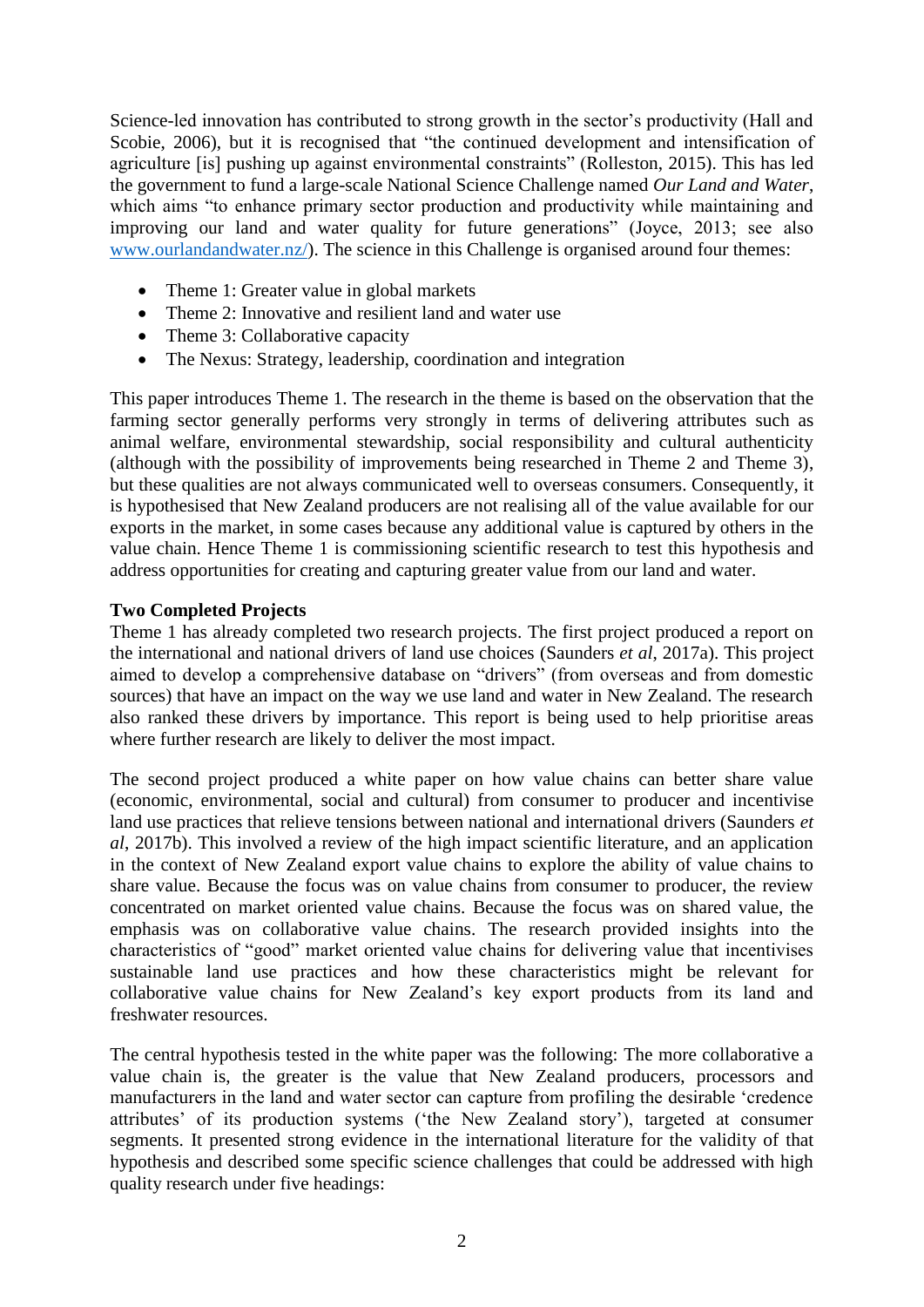- Value to Consumers and Credence Attributes
- Market Oriented Value Chains and Communication
- Collaborative Value Chains and Governance
- Country-of-Origin Profile
- Land Use Choices

These elements are represented in Figure 2, showing how collaborative and market oriented value chains connect New Zealanders' values (reflected in land-use choices and the country's international profile) and the value to consumers in international markets. The report distinguished four sources of value to consumers:

- **Product Value** Traditional attributes such as taste, texture, appearance, etc.
- **Process Value** Credence attributes such as environmental stewardship, animal welfare, etc.
- **Location Value** Ambiance of where the product is consumed or purchased, and how it got there.
- **Emotive Value** Overall response to the consumption experience and associated narrative.

The white paper concluded that a mission-led scientific research programme would deliver the strongest outcomes if it integrated some or all of the above elements. This would ensure that all contributions to value could be addressed.



**Figure 2: Stylised Performance of Agribusiness Value Chains**

Source: Saunders *et al*. (2017b, page 45).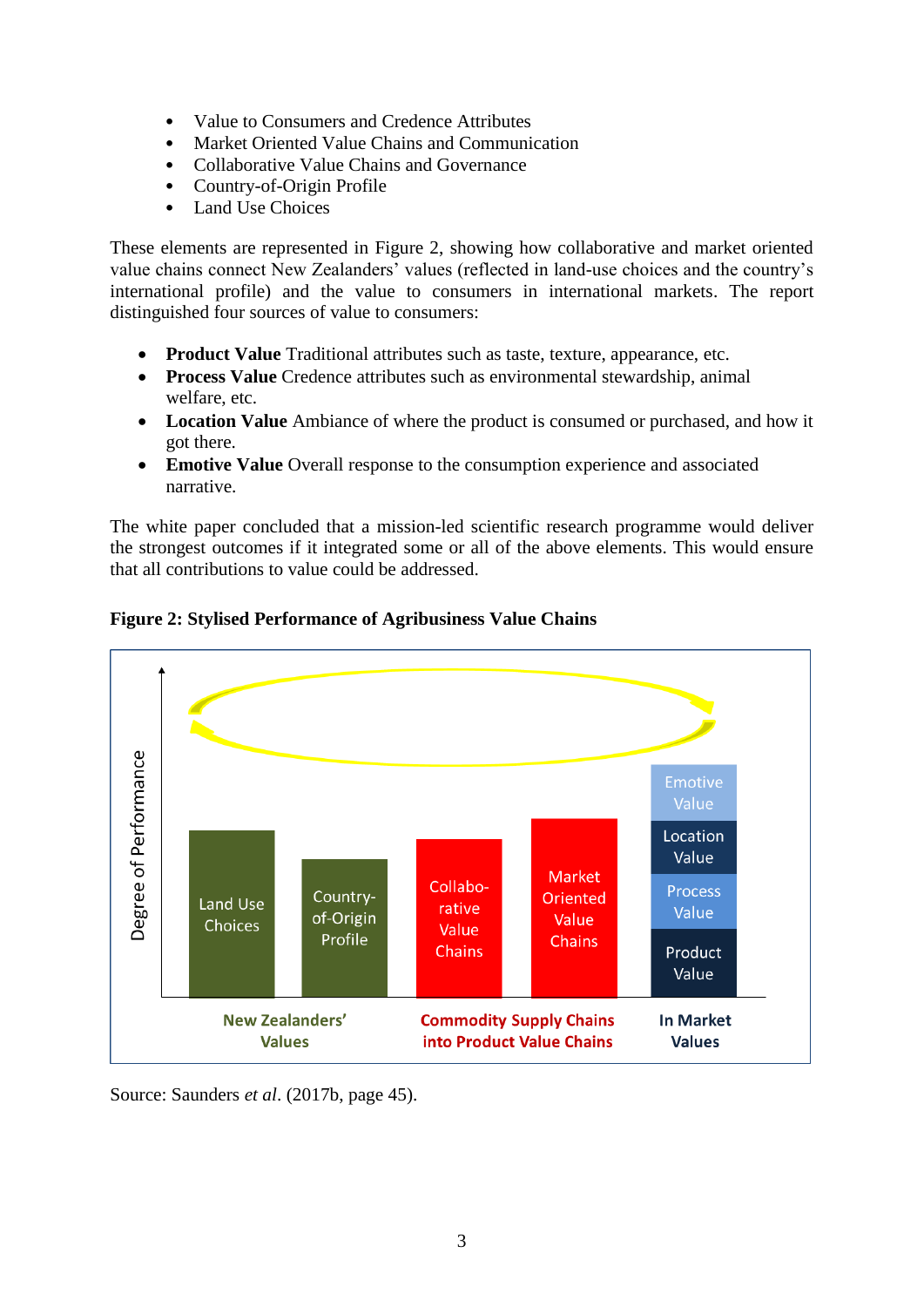## **Conclusion**

The two completed projects were important steps towards developing the larger research programme for Theme 1 of the Challenge. The white paper, for example, fed directly into a workshop of key stakeholders hosted by the Challenge Directorate on 29 September 2016. This led to further research being commissioned from a team of scientists from five public sector organisations and four private sector organisations to address specific hypotheses designed from the framework in Figure 2 above. This is one of four new projects currently under way within Theme 1 of the *Our Land and Water* National Science Challenge. The four projects are:

- 1. Integrating value chains, led by the AERU at Lincoln University.
- 2. OLW Indicators, led by PwC New Zealand.
- 3. Bioeconomy think piece, led by SCION.
- 4. Eutrophication footprinting, led by AgResearch.

Results will be published on the *Our Land and Water* website, [www.ourlandandwater.nz/.](http://www.ourlandandwater.nz/) Successful research in these projects will create greater value and increase returns to primary producers. Increased returns in collaborative value chains will improve industry, regional and national wealth. This objective also links to research in Theme 3 of the *Our Land and Water* Challenge, which is producing new knowledge on how collaboration can lead to robust, enduring and proven decision-making in catchments.

## **References**

- Dalziel, P., C. Saunders, P. Tait, J. Saunders, S. Miller, M. Guenther, P. Rutherford and T. Driver (2017) Rewarding responsible innovation when consumers are distant from producers: Evidence from New Zealand. Paper invited as a contribution to a forthcoming special issue of the *International Food and Agribusiness Management Review*, submitted for second review, January.
- Hall, J. and G. M. Scobie (2007) *The Role of R&D in Productivity Growth: The Case of Agriculture in New Zealand: 1927 to 2001*. New Zealand Treasury Working Paper 06/01. Wellington: Treasury.
- Joyce, Hon. Steven (2013) "Budget 2013: National Science Challenges announced Budget boost of \$73.5m." Press Release by the Minister of Science and Innovation, 1 May.
- Rolleston, W. (2015) "The Challenge of Maintaining the Social Licence to Farm in New Zealand in the 21st Century." Address by the President, Federated Farmers of New Zealand, Westpac Breakfast at National Fieldays, Mystery Creek Hamilton, 11 June.
- Saunders, C., P. Dalziel, M. Guenther, J. Saunders and P. Rutherford (2016) *The Land and the Brand*. AERU Research Report No. 339, prepared for AGMARDT, ANZCO Foods, Beef and Lamb New Zealand, Fonterra and Zespri. Lincoln University: Agribusiness and Economics Research Unit.
- Saunders, C., T. Driver, A. Mowat, W. Kaye-Blake, T. Payn, K. Bayne, J. Saunders, J. Whitehead, S. Miller, A. Tang, M. Guenther and P. Tait (2017a) *Driving Better Programme Investment and Accelerating Challenge Impact Through a Prioritisation Matrix of International and National Perspectives*. Client report prepared for Our Land and Water National Science Challenge, accessed 20 February 2017 at [www.ourlandandwater.nz/the-challenge/greater-value-in-global-markets.](http://www.ourlandandwater.nz/the-challenge/greater-value-in-global-markets)